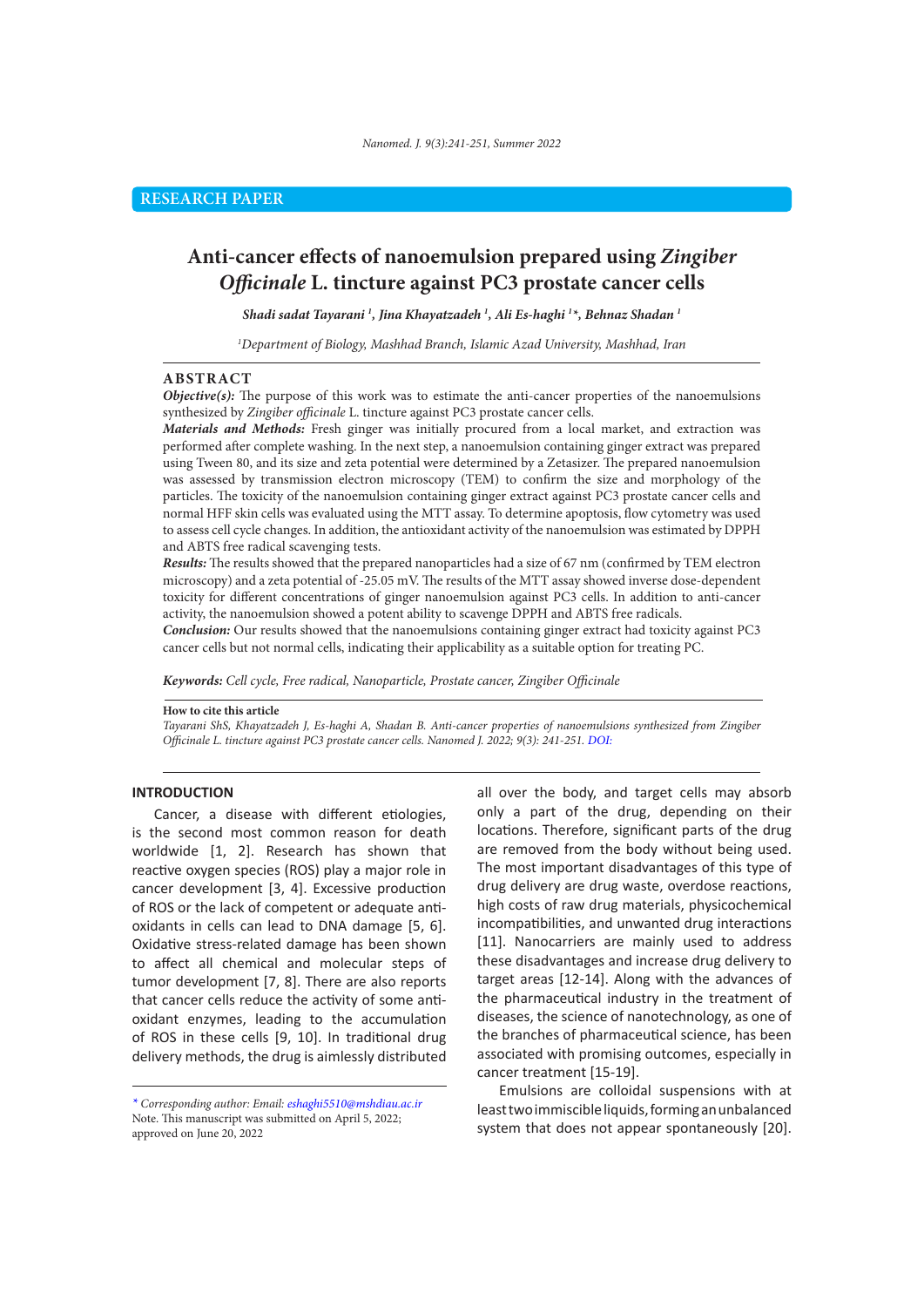The structure of emulsions consists of droplets from one liquid (i.e., the suspended or internal phase) scattered into another liquid (i.e., the continuous or external phase). For example, oil-in-water nanoemulsions comprise small oil droplets (less than 100 nm in diameter) dispersed in an aqueous phase, in which each oil droplet is attached to thin layers of emulsifier particles. Due to their smaller particle sizes, nanoemulsions have higher surface areas than conventional emulsions and are more efficient transporters.

Emulsions with droplet sizes between 20 and 200 nm are referred to as mini-emulsions, nanoemulsions, ultrafine emulsions, submicron emulsions, etc. Although interest in nanoemulsions has increased in recent years, the most direct applications of nanoemulsions have been in the pharmaceutical and cosmetic industries [21]. Recent studies have highlighted the necessity of optimizing nanoemulsion production methods. As oil-water dispersions with 100-nm sizes, nanoemulsions are known as thermodynamically stable structures that can increase the bioavailability of drugs. Besides, it cannot be more emphasized that we need to develop proficient drug carriers to boost their efficacy. In this regard, nanoemulsions have been proposed as valuable vehicles and are subjected to extensive studies.

Ginger is an important medicinal plant possessing diverse biological properties, including anti-nausea, cardiotonic, anticoagulative, antibacterial, anti-oxidant, anti-cough, antihepatotoxic, anti-inflammatory, diuretic, antispasmodic, immunostimulatory, and antiflatulence effects [22-24]. Ginger has been reported to increase gastrointestinal secretions, reduce blood cholesterol, and direct blood flow toward the brain [25]. Ginger has also been effective in preventing nausea, vomiting, anorexia, intestinal spasms, bronchitis, and rheumatic problems [26, 27]. Ginger is also used as a condiment in the food industry [28]. Experimental studies have shown that ginger has anti-cancer properties, suppressing the growth of cancer cells, especially colon cancer, in humans [29, 30]. The phytochemical compounds of ginger, which have been mostly characterized, include essential oils, phenolic compounds, carbohydrates, proteins, alkaloids, glycosides, steroids, terpenoids, saponins, and tannins. These ingredients seem to be indispensable for the anticancer and other biological properties of this plant. Fresh ginger contains 2.3% protein, 0.9% fat (such as glycerides, phosphatidic acid, and lecithin), 1.2% minerals, 12.3% carbohydrates, and 2.4% fiber [31]. Ginger also contains vitamins such as thiamine and riboflavin. Of course, the types of the vitamins vary depending on the class, species, growing conditions, and drying and storage methods. The chemical constituents of ginger include gingerols (such as 6-gingerols), 6-shuagols (6-gingerol hydroxylized analogs), 6 and 10-dihydrogenergion, 6- and 10-valinoids, Band A-gingerd, 6-paradols, and galangal zingerone. Among these, 6-, 8-, and 10-gingerols, along with shuagols are the main components. Gingerols are responsible for the effects of fresh ginger and include a series of phenolic compounds, with 6-gingerols being the most important part. Dried ginger's biological effects are due to shovels, which are the dehydrated forms of gingerol [32, 33].

The high rate of mortality renders prostate cancer (PCa) a major health concern worldwide. This cancer is generally therapy-resistant, and many research efforts have been dedicated to increasing the efficacy of treatments in patients with this type of cancer. Similar to many cancers, targeted therapy is a viable option for PCa as well [34]. A variety of targeted-therapy systems have been developed, employing a wide range of materials such as nanoparticles (magnetic, solid-lipid, etc.), peptide-based or antibodybased compounds, aptamers, liposomes, as well as nanoemulsions. The use of nanocarriers has yielded promising outcomes in terms of drug delivery in cancer treatment, including in PCa [35]. *In vitro* studies on PCa cell lines can help divulge the potential benefits of nano-based carries, such as nanoemulsions. Among available human PCa cell lines (i.e., TSU-PnI, LNCaP, PC3, and DU145), PC3 cells have shown growth kinetics similar to that of *in vivo* tumors and, therefore, are suitable for cancer research [36].

Considering the properties of ginger and nanoemulsions, we aimed to assess the antioxidant and growth inhibitory properties of the nanoemulsions synthesized by ginger tincture against prostate cancer (PC) cell line.

# **MATERIALS AND METHODS**  *Chemicals and reagents*

1,1-Diphenyl-2-picrylhydrazyl (DPPH) and 2,2ʹazino-bis (3-ethylbenzothiazoline-6-sulphonic acid) (ABTS) were purchased from Sigma Chemicals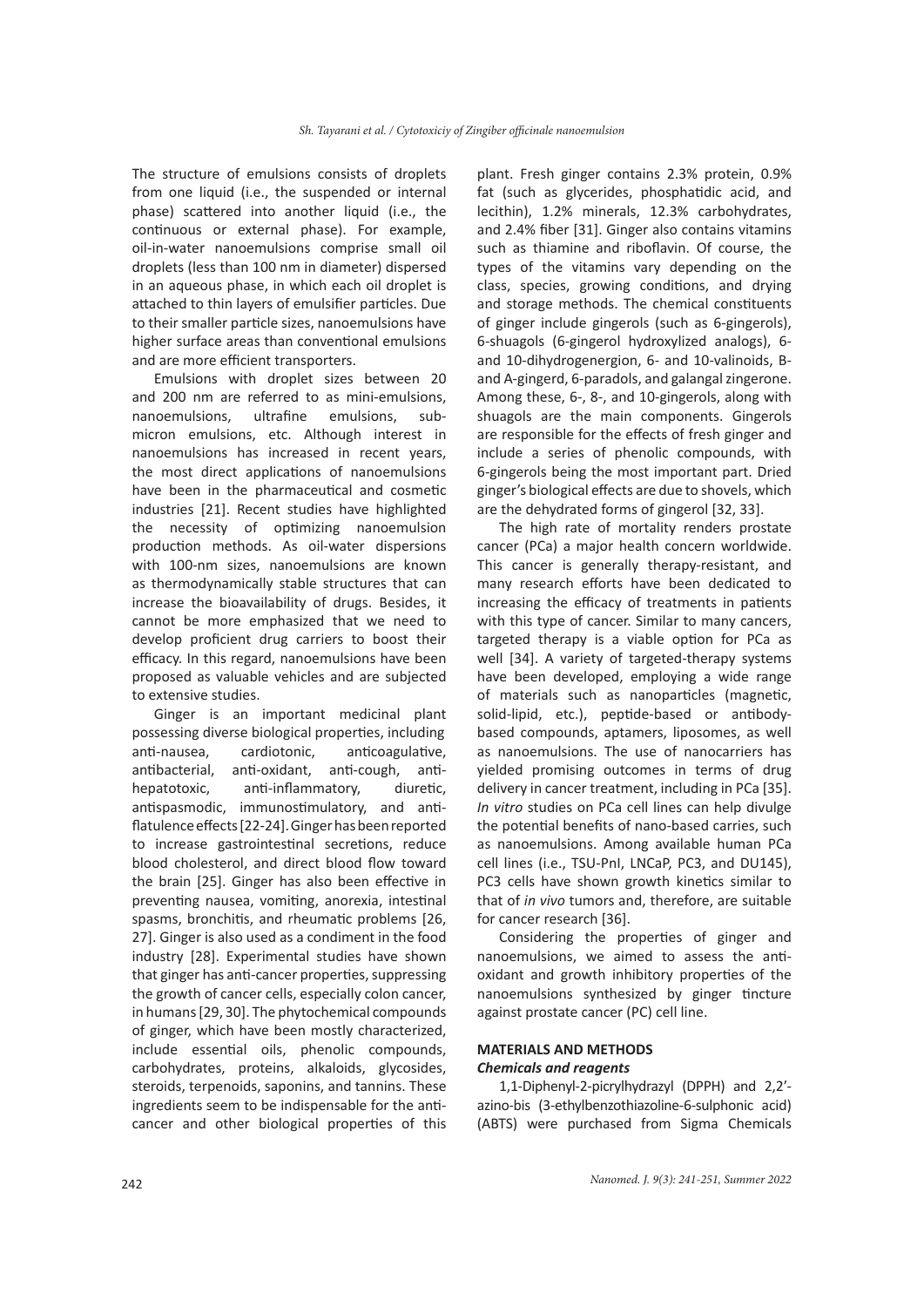Co. (St. Louis, USA). Dulbecco's Modified Eagle Medium (DMEM), FBS, trypsin, antibiotic,3,4,5- Dimethylthiazol-2-yl-2,5-diphenyltetrazolium bromide (MTT), and acridine orange dye were purchased from Sigma-Aldrich Company, Ltd. (Poole, United Kingdom). The PC cell line (PC3) and skin fibroblasts (HFF) were obtained from Iran's Pasteur Institute.

### *Preparation of ginger root tincture*

First, ginger root was prepared and washed well with distilled water. It was then dried at 25 ° C and pounded in a mortar until powdered. To prepare the tincture, 10 grams of ginger root powder was initially mixed with 75 mL of 96% ethanol, and after adding 25 mL of distilled water and 5 mL of glycerin, the mixture was transferred into a glass container and placed on a stirrer (three times a day for 1 hr). After 15 to 21 days, the tincture was ready [6].

### *Preparation of nanoemulsions using ginger root tincture*

Ultrasound was used to fabricate nanoparticles. First, 5 mg of ginger tincture, 100 μL tween 20, 100 μL tween 80, and 500 μL ethylene glycol were transferred into a 50-ml falcon tube, and the volume was reached to 50 mL by adding distilled water. A magnet was placed inside an Erlenmeyer flask, and the flask was placed on a hot plate (styrofoam) to homogenize the constituents. Then the mixture was transferred into an ultrasonic device for half an hour to produce a stable solution. In the next step, the solution was placed into an ultrasonic bath (UP400S Hielscher, Germany, temperature 25 °C) for 15 min and then into a sonicator device (three repetitions each for five min) [37].

### *Determining the average size of nanoemulsions*

After preparation, 20 μL of the nanoemulsion was diluted by 980 μL of a phosphate buffer by pipetting several times. The diluted sample was then transferred into a special sized measuring compartment and analyzed by a Particle Size Analyzer (Nano-ZS, Malvern, UK).

## *Determination of zeta potential of nanoemulsions*

The nanoemulsion was diluted by a phosphate buffer as noted in the previous section. After it became completely uniform, the sample was transferred to a Zeta device for measuring the Zeta potential and analyzed by a Particle Size Analyzer (Nano-ZS, Malvern, UK).

### *Transmission electron microscopy*

Transmission electron microscopy (TEM) (JEOL, Japan) is one of the most suitable tools available for analyzing the morphology of nanostructures [38, 39]. In fact, TEM's ability to examine the size of materials is unparalleled and has many advantages over light microscopy. In this method, images are produced by transmitting an electron beam over a sample's surface. The wavelengths of electrons are shorter than those of light photons, and therefore, shorter wavelengths provide a clearer and better resolution, as well as more information. Threedimensional images of the sample's structure were obtained. In order to determine the size and morphology of the nanoemulsions synthesized, 20 μL of the sample was poured on a slide, and the slide was allowed to dry in the laboratory environment. It was then mounted on a TEM to determine the sizes of the nanoemulsion and nanoparticles [10, 40].

### *Evaluation of the stability of the nanoemulsions*

The stability of the nanoemulsions was analyzed by placing them at room temperature. Over three months, the sizes of the droplets were assessed by using a DLS assay. Change in the size, ζ-potential, and PDI value of the nanoemulsions was analyzed during this period.

### *Cell culture*

The PC3 cell line and skin fibroblasts (HFF) were purchased from Iran's Pasteur Institute. For cell culture, the RPMI medium (GIBCO, USA) was used, supplemented with 10% bovine fetal serum (GIBCO, USA) and 1% penicillin/streptomycin (GIBCO, USA). Both cell lines were incubated at 37 °C, 5% CO<sub>2</sub>, and 95% humidity.

### *MTT Test*

Cancer cells' survival was assessed using the MTT assay, as described in previous studies. The basis of this test is the conversion of the MTT reagent (a yellow liquid) to purple formazan crystals by the act of mitochondrial succinate dehydrogenase, which is present only in living cells [41, 42]. Approximately 2,000 cells were implanted in each well of a 96-well plate, and the cells were incubated for 24 hr to adhere to the bottom of the plate. Then they were treated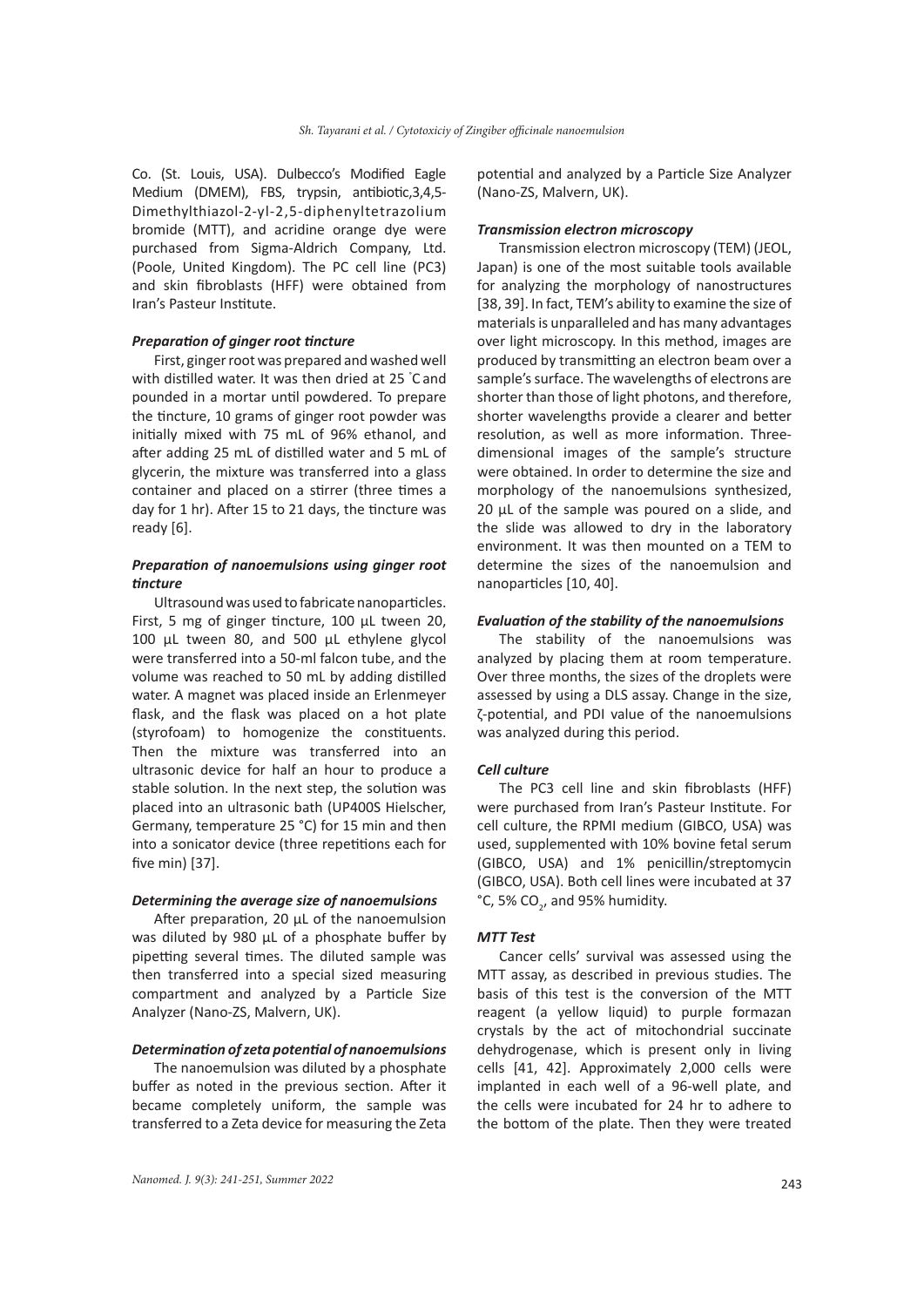with the nanoemulsion at doses of 12.5, 25, 50, and 100 μg/mL. The light absorption of each well was determined 48 hr after treatment with the nanoemulsion, assuming a linear relationship between the number of living cells and light absorption. In each plate, 10 μL of the MTT solution (5 mg/mL in PBS) was initially added to each well. After a 4-hr incubation period, the liquid inside the wells was drained, then 100 μL DMSO was added to each well, and the mixture was shaken for 20 min. Finally, the light absorption of the wells was measured at 570 nm by an ELISA Reader (Epoch, Biotek, United Kingdom) [43]. The cytotoxicity of the nanoemulsion against the PC3 cancer cell line and HFF cutaneous fibroblasts was measured using the following formula:

Cell viability (%) = (Testabs / controlabs)\*100

### *Flow cytometry*

Flow cytometry was used to assess apoptosis based on cell cycle changes. This technique is a valid and broadly-employed tool to identify and characterize cells of various origins. The basis of cell detection in this technique is light scattering. In this method, fluorescent dyes, such as PI, are used to record fluorescence emission. After culturing cells in 6-well plates, the cells were initially washed with PBS and then treated with various concentrations of nanoparticles. Then the cells were exposed to PI for 30 min. Finally, the ratios of cells in various cell cycle phases were determined via a flow cytometer (BD FACSCalibur] according to the manufacturer's guidelines [44].

## *Determination of free radical scavenging activity dpph assay*

The DPPH molecule is a chemical compound used to quantify free radicals in a system [45]. After being dissolved in ethanol, the molecule converts to its radical form, which has the highest absorption at 517 nm. The radical produced is removed after reaction with a reducing substance, leading to a decline in 517 nm absorption. First, 1 mL of the nanoemulsion in different final concentrations (125, 250, 500, and 750 μg/mL) was prepared. Then 4 mL of DPPH with a concentration of 0.15 mM (dissolved in 95% ethanol) was added to nanoemulsion samples. The solution was vigorously mixed by a vortex for three minutes and then kept in the dark for 30 min before reading its absorbance at 517 nm (1800 spectrophotometer, Shimadzu, Kyoto, Japan). In this experiment, BHA

was employed as a control anti-oxidant.

#### **ABTS assay**

The ABTS molecule is commonly used to measure the anti-oxidant activity of various materials. To prepare the ABTS solution, its reagent was combined with potassium persulfate and water and then kept dark for 16 hours until turning into a blue-green liquid (i.e., a free radical with a peak absorption at 734 nm). In this method, ABTS (cationic state) radicals were initially generated and then mixed with the nanoemulsion to record the decrease in absorption. A diluted ABTS radical solution was mixed with the nanoemulsion (the ratio of 1: 1) at different concentrations, and after incubation for 1 hr at 37 °C, the absorption of the solution was recorded at 734 nm (1800 spectrophotometer, Shimadzu, Kyoto, Japan). This experiment was performed three times; the mean values were used for calculating anti-oxidant activity, and BHA was employed as a control antioxidant [46].

### *Statistical analysis*

The anti-oxidant activities of the nanoemulsion and control reagent were initially calculated by inserting their respective ODs using specific formulas. The resulting values were then placed into SPSS software and compared using one-way ANOVA and the least significant differences (LSD) method. Error bars on graphs, means, standard deviations, and 5% confidence intervals were employed for calculations.

### **RESULTS**

### *Characterization of nanoemulsions*

The results showed that the average size of the nanoemulsions was 67.49 nm. Most of the nanoemulsions had hydrodynamic sizes between 9.34 and 32.37 nm, and the mean diameter was obtained at 15.45 nm. Based on intensity distribution, the nanoemulsions had a mean diameter of 89.49 nm. Alternatively, the droplet volumes of the nanoemulsions varied from 9.34 to 81.30 nm with a mean particle volume of 34.35 nm (Fig. 1a, b, c). The PDI value of the nanoemulsions was 0.411, which was greater than 0.3, indicating nonhomogeneous dispersion and presence of large nanoparticles in the solution. As shown in Fig. 1, although particles larger than 400 nm were present in the solution, they comprised a very low percentage (i.e., less than 0.01% of all particles).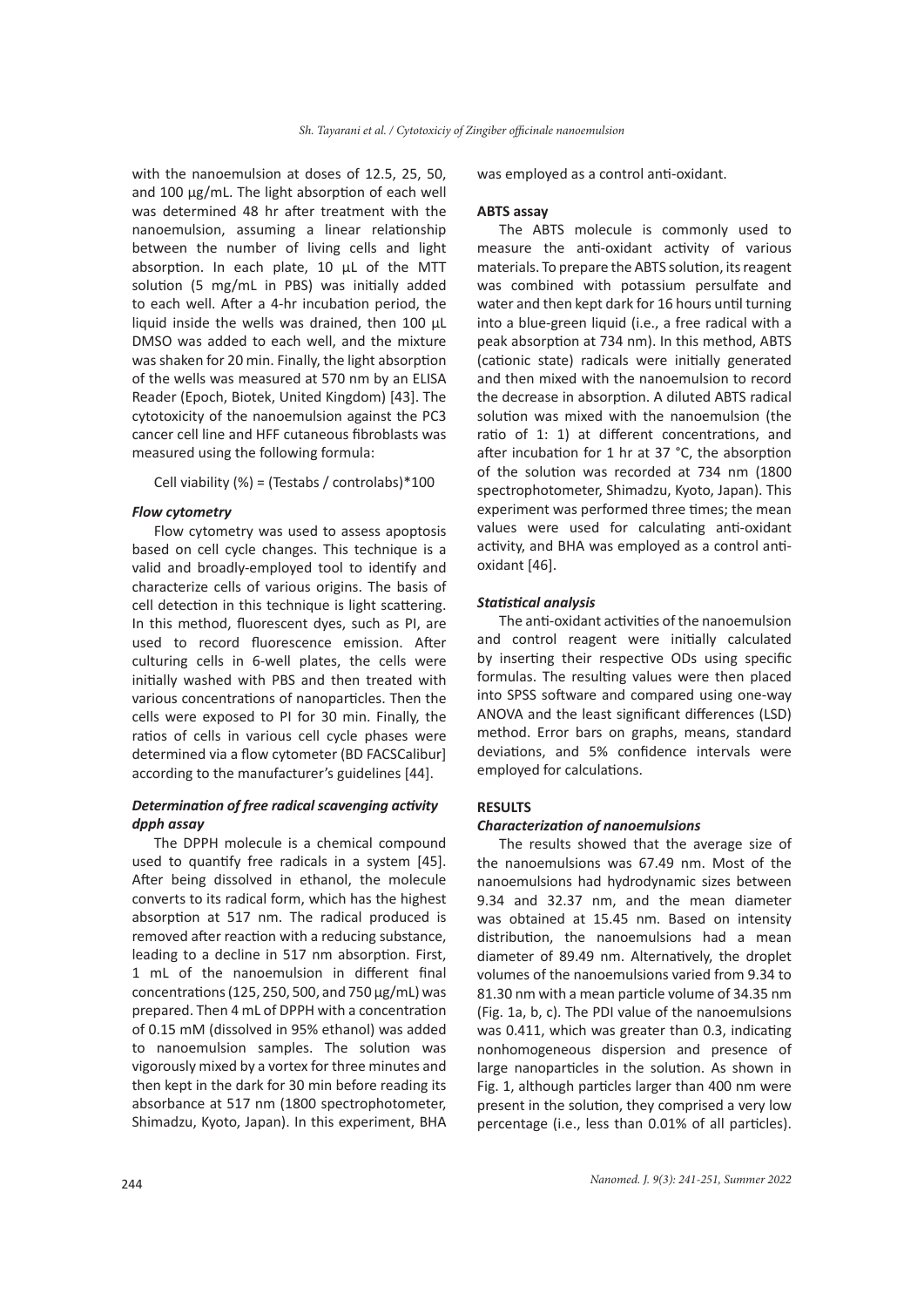

Fig 1. Particle size of the nanoemulsion produced by *Zingiber Officinale* L. tincture. (a) Most of the particles had hydrodynamic sizes between 9.34 and 32.37 nm, and the mean diameter was 15.45 nm. (b) Considering the intensity distribution, the nanoemulsions had a mean diameter of 89.49 nm. (c) Nanoemulsion droplet volume varied from 9.34 to 81.30 nm with a mean particle volume of 34.35 nm. (d) Zeta potential of the nanoemulsions synthesized by *Zingiber Officinale* L. tincture was measured, showing a net charge of -25.05 ± 9.17 mV and mean mobility of -195 +0.71 µm/s/V/cm.

Also, particles with sizes of about 9.34 nm constituted approximately 0.09% of the particles. Overall, most of the particles were less than 50 nm in size, indicating an acceptable threshold for biological studies.

The zeta potential of the nanoemulsions produced using ginger tincture was -25.05± 9.17 mV, and the mean mobility was obtained at -195 +0.71µm/s/V/cm (Fig. 1d). According to Salopek *et al*., a zeta potential in the range of -30 to -16 mV reflects the stability of a nanoemulsion. Therefore, it can be said that the zeta potential of the nanoemulsions prepared from ginger tincture was close to the stability range. The sizes of the nanoemulsions prepared were also assessed by electron microscopy, showing an overall particle size of less than 100 nm. Besides, TEM analysis showed that the nanoemulsions were spherical in shape (Fig. 2).

Twenty microliter of the sample was placed on the instrument's carbon-coated copper grid, and the gride was allowed to dry in the laboratory environment. The morphology of the particles was observed by TEM microscopy applying an



Fig. 2. TEM images of the nanoemulsion fabricated using *Zingiber Officinale* L tincture.

accelerating voltage of 120 kV, revealing spherical particles. The nanoemulsions seemed to be highly stable at room temperature (Table 1). A slight increase in the size of the droplets was noticed after 90 when the nanoemulsions were stored at room temperature.

Table 1. Size, ζ-potential, PDI values of synthesized nanoemulsions after 3 months

| Time interval (day) | Size $(nm) \pm SD$ | $\zeta$ - pot (mv) ± SD | $PDI \pm SD$     | Viscosity(AU)±SD |
|---------------------|--------------------|-------------------------|------------------|------------------|
|                     | 67.49±0.27         | $-25.05 \pm 9.17$       | $0.411 \pm 0.05$ | $0.844 + 0.01$   |
| 30                  | 68.21±0.33         | $-19.14 \pm 5.22$       | $0.389 + 0.02$   | $0.858 + 0.12$   |
| 60                  | 68.19±0.16         | $-23.25 \pm 6.47$       | $0.378 + 0.09$   | $0.861 \pm 0.09$ |
| 90                  | 71.08±0.11         | $-28.49 \pm 8.11$       | $0.399 + 0.03$   | $0.878 + 0.04$   |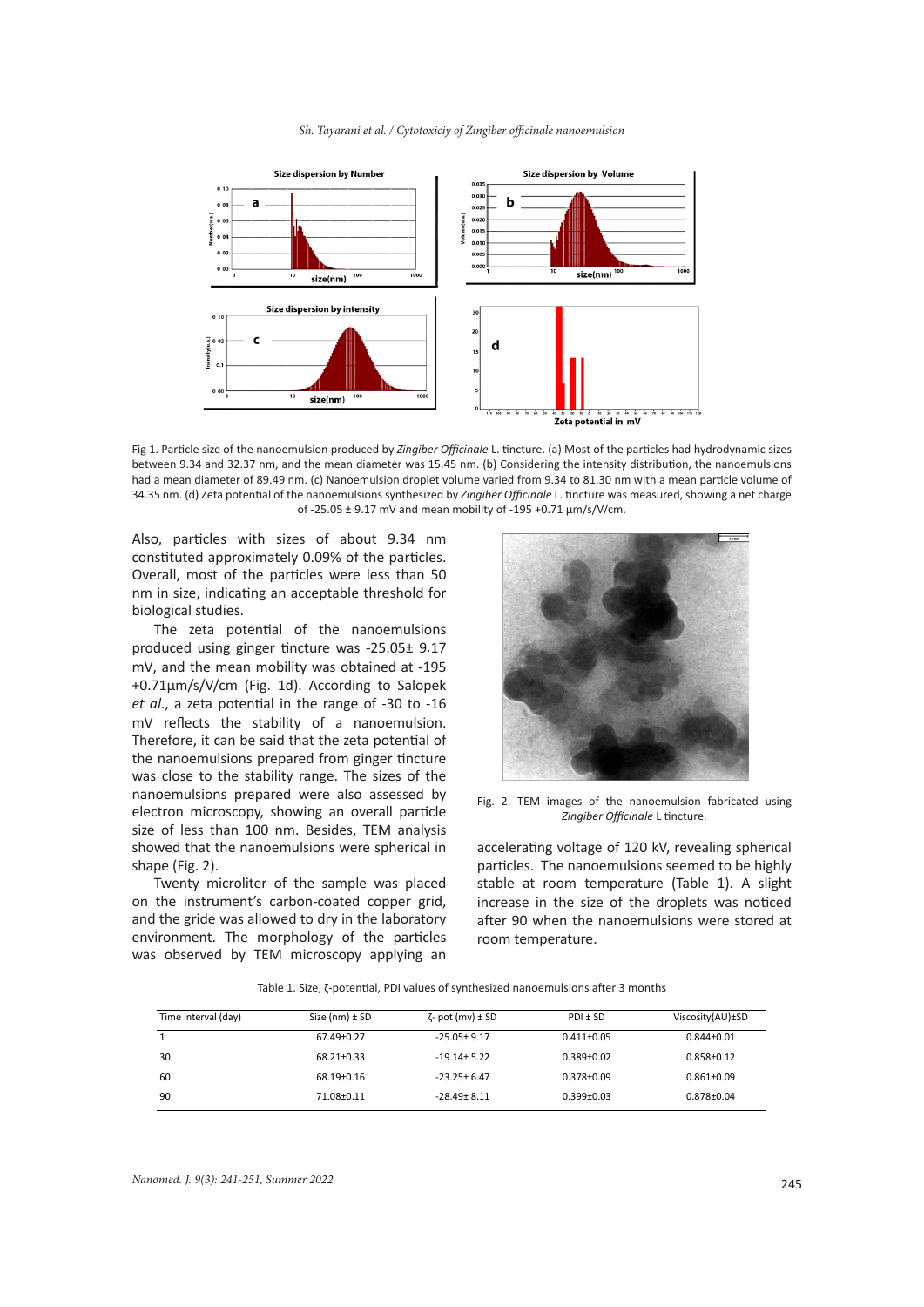*Sh. Tayarani et al. / Cytotoxiciy of Zingiber officinale nanoemulsion*



Fig 3. Toxicity of the fabricated nanoemulsion against the PC3 prostate cancer cell line (a) and the normal HFF cell line (b) was measured at different concentrations and times in triplicate (N= 3). The IC<sub>so</sub>values for the PC3 cell line were 42, 26, and 17 μg/mL at<br>24, 48, and 72 hr after treatment, respectively. The differences between the test an of variance (ANOVA) and the LSD test. P< 0.05 was considered statistically significant. The results have been presented as mean ± SD  $(n = 3)$ , \*; P<0.05, \*\*\*; P<0.01, and \*\*\*; P < 0.001

### *Nanoemulsion toxicity against PC3 cancer cells*

The toxicity of different concentrations of the synthesized nanoemulsions against the prostate cancer cell line (PC3) and normal HFF cell line was assessed using the MTT assay after 24, 48, and 72 hr of treatment (Fig. 3a and b). As shown in Fig. 3, the viability and proliferation of the PC3 cells exposed to nanoemulsions decreased with the increasing nanoemulsion concentration. In addition, the results showed that the lowest concentration used in this test had the most significant anti-cancer effects (*P*-value <0.001). Normal HFF cells were less affected by the presence of the nanoemulsion as compared with cancer cells. Viability assessment for PC3 cells demonstrated the  $IC_{50}$  values of 42, 26, and 17 µg/mL after 24, 48, and 72 hr of treatment, respectively.

# **Analysis of cell cycle changes and apoptosis by flow cytometry**

The growth inhibitory effects (via arresting the cell cycle) of the synthesized nanoemulsions against PC3 cancer cells were assessed by flow cytometry. The PC3 cells were exposed to different concentrations of the nanoemulsions for 48 hr and then analyzed by flow cytometry. Compared with the control, our findings showed that the number of the cancerous cells halted in the subG1 phase of the cell cycle significantly increased after treatment with the nanoemulsions (Fig. 4), reflecting a rise in



Fig 4. Apoptosis and cell cycle analyses via flow cytometry. PC3 prostate cancer cells were treated with different concentrations of nanoemulsions (12.5, 25, and 50 μg/mL). Then the cells were exposed to PI for 30 min. The ratios of cells in various cell cycle phases was determined using a flow cytometer (BD FACSCalibur) according to the manufacturer's guidelines. The ratio of cells in the SubG1 phase of the cell cycle significantly and dose-dependently increased, indicating a dose-dependent rise in apoptotic cells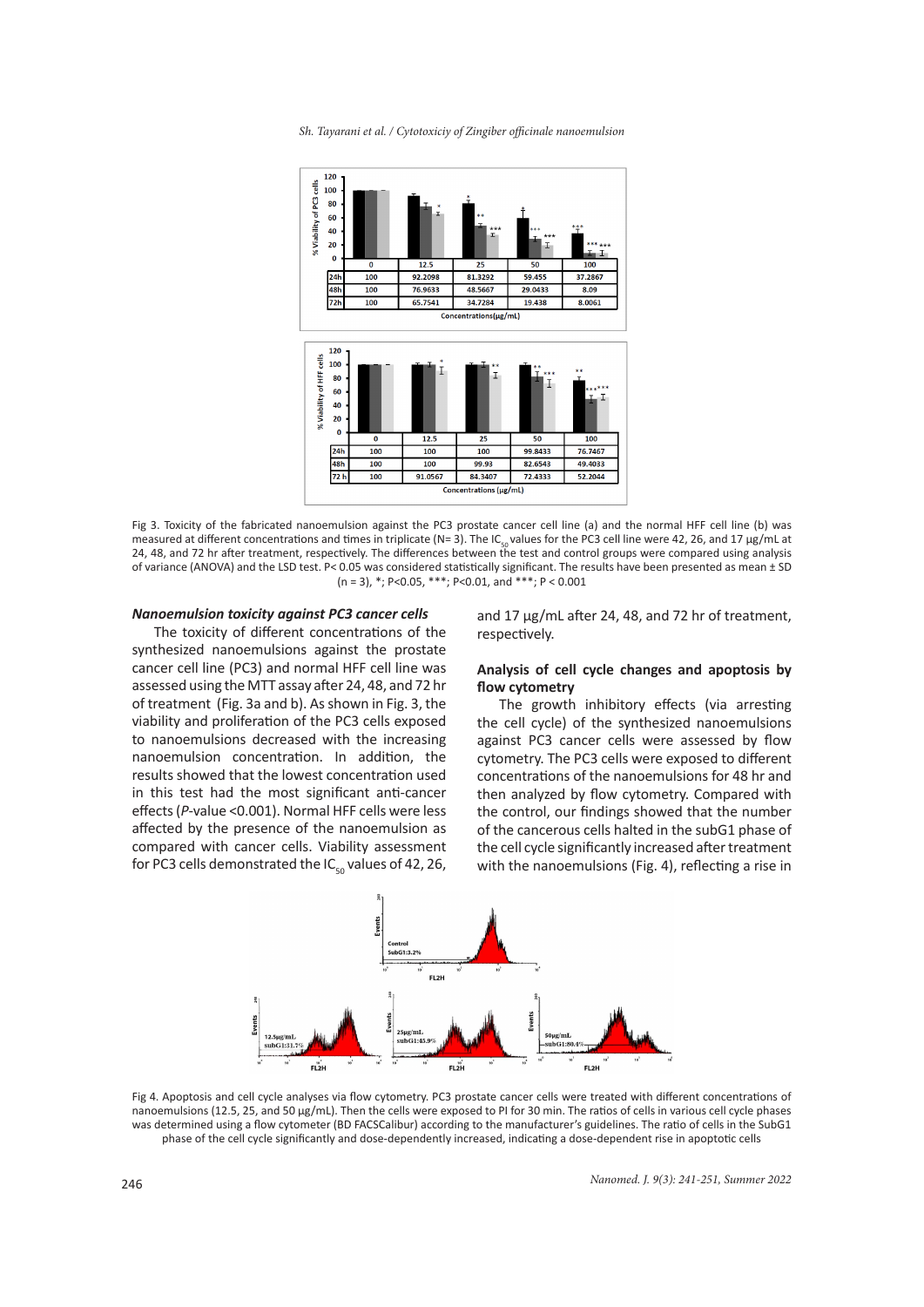*Sh. Tayarani et al. / Cytotoxiciy of Zingiber officinale nanoemulsion* 



Fig 5. ABTS (a) and DPPH (b) scavenging activities of the nanoemulsion produced from *Zingiber Officinale* L. tincture. The nanoemulsion efficiently eliminated these free radicals in a concentration-dependent manner. All the tests were performed in triplicate, and BHA was applied as the positive control. The differences between the test and control groups were compared using the analysis of variance (ANOVA) and the LSD test. P<0.05 was considered statistically significant. (\*\*\*; P<0.001, indicating a significant difference as compared with BHA).

the ratio of apoptotic cells in a dose-dependent manner. According to the results, the ratio of the cells in the SubG1 phase of the cell cycle increased significantly and dose-dependently (31.7%, 45.9%, and 80.4% in the groups exposed to 12.5, 25, and 50 μg/mL of the nanoemulsion, respectively, in comparison with the control group) (Fig. 4), indicating a dose-dependent rise in the ratio of apoptotic cells. Therefore, the nanoemulsions could promote their anti-cancer effects by inducing apoptosis and arresting the cell cycle of cancerous cells, hindering tumor growth.

#### *Radical scavenging activity*

Anti-oxidants are used to neutralize reactive oxygen species (ROS), which are known to predispose to cancer [47, 48] via destabilizing DNA, proteins, and lipids and causing mutations in key oncogenes or tumor suppressors [49, 50]. In this experiment, the anti-oxidant activity of the nanoemulsions was measured based on their ability to neutralize DPPH and ABTS free radicals. The results showed that the nanoemulsion had a dose-dependent radical scavenging activity (Fig. 5 a and b).

#### **DISCUSSION**

The history of the use of medicinal plants is as old as human beings, that is, with the emergence of the first diseases, man instinctively began to treat them using surrounding materials, and of course, many different plants were around and at his disposal [51-54]. Over time, humans gradually became acquainted with the miraculous power of plants for treating diseases and illnesses and used them for this purpose [55]. Although interest in these useful plants has been low for years, fortunately, they have received more attention recently [56]. Until about half a century ago, plants were among the main sources of drug production, but after the development of organic chemistry sciences, efforts were diverted towards producing complex and synthetic chemical drugs [57]. One of the diseases that has attracted the attention of researchers is cancer. Therefore, this study aimed to investigate the anti-cancer and anti-oxidant effects of the nanoemulsions produced from ginger tincture. Prostate cancer (PC) is one of the most prevalent cancers in men, in which prostate gland cells mutate and transform into cancer cells. One way to treat cancer is to use the active ingredients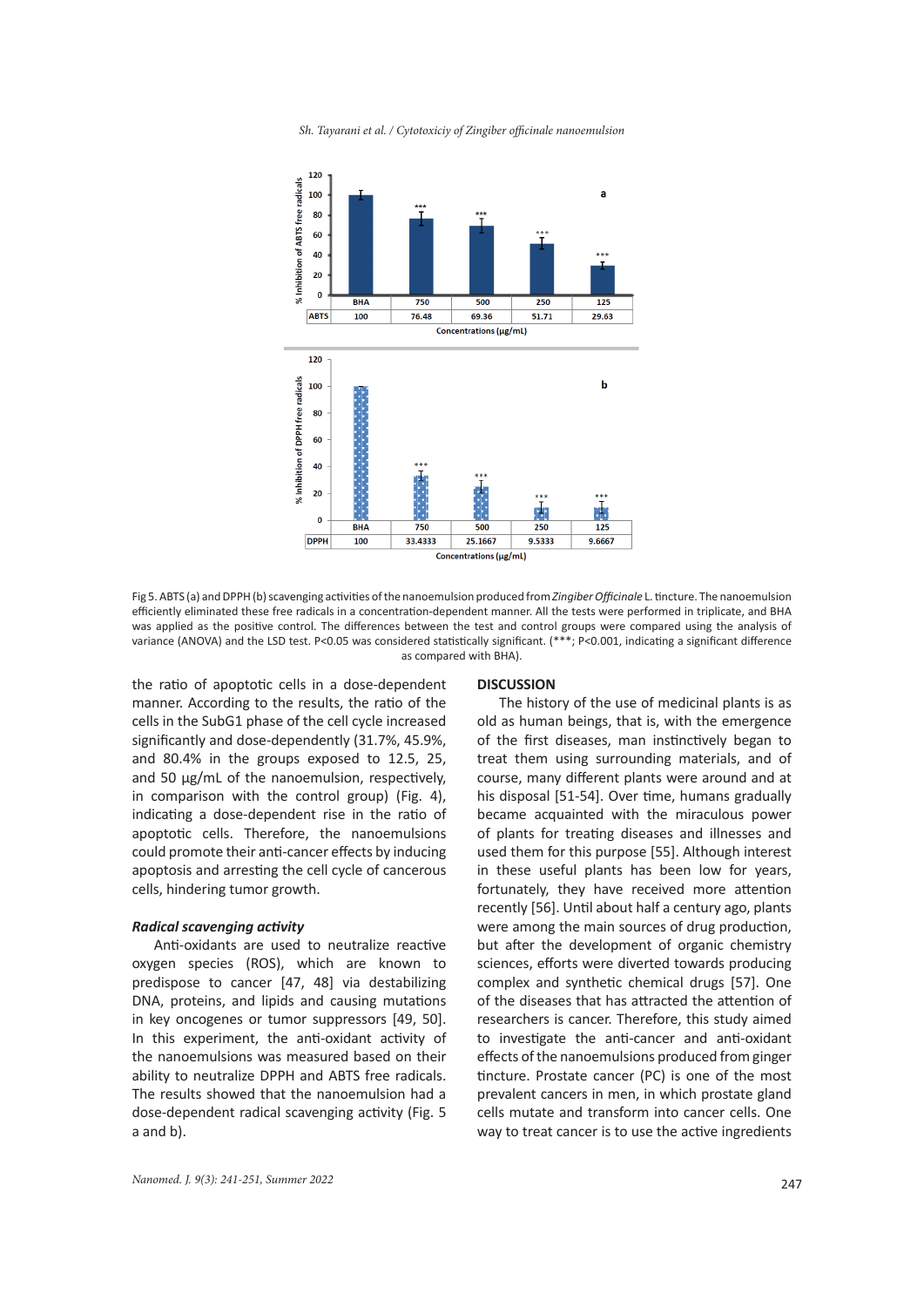of plants. On the other hand, nanotechnology has promised breakthroughs in cancer treatment in recent years [58], and nano-formulations of cytotoxic natural products have been suggested as potent anti-cancer agents [59].

The results of this work displayed that the nanoemulsions containing ginger tincture could appropriately suppress the growth of the PC3 prostate cancer cell line without any major cytotoxicity against normal HFF cells. Ginger nanoemulsion was reported to suppress PC3 cells' proliferation dose- and time-dependently. Ginger, as a medicinal plant, contains many biologically active compounds, some of which can have anticancer activity. Generally, the permeability of tumor vessels is a key factor for the successful delivery of chemotherapeutics by nanoemulsion carriers [60]. It is estimated that the average size of tumor vascular cavities is 800-100 nm, which is significantly larger than the cavities in the normal vascular endothelium  $(> 6$  nm). Therefore, nanoemulsions with a diameter of about 50-200 nm are small enough to inactively penetrate tumor vascular endothelium after intravenous injection. In addition, the formation of a discontinuous endothelial lining in tumor vessels during angiogenesis facilitates the release of nanoemulsions into the interstitial space of the tumor. Besides, these nanoemulsions are too large to enter the endothelium of normal tissues [61, 62]. Therefore, nanoemulsions with a diameter less than 200 nm can effectively accumulate in tumor tissues.

In one study, the anti-oxidant activity and cytotoxicity of *Zingiber officinale* rhizome oil were investigated *in vitro*, and GC-MS analysis revealed that the essential oil contained at least seven anticancer compounds, about 90% of which were present in ginger oil. Of these seven compounds, α-zingiberene (20%), β-pinene (14.20%), and β-sesquiphellandrene (12.11%) had the highest cytotoxicity (63). A study by Wang *et al*. supported the anti-oxidant properties of ginger oil, as evidenced by the DPPH free radical scavenging test. The  $IC_{50}$  value of ginger essential oil was reported at 0.55% (v/v), showing strong cell toxicity toward two human cancer cell lines (HO-8910 and Bel-7402 with the values of 0.00643 and 0.00256% (v/v), respectively). In addition, red ginger roots oleoresin (Zingiber officinale Roxb. Var. Rubrum Theilade) has been reported to contain antioxidant compounds [64].

Some of the bioactive compounds of ginger have been found to be easily degraded by oxidation. Microencapsulation can be used to stabilize these bioactive compounds. In a study by Anggasta *et al.*, oleoresin was used as a coating material by okra mucilage, and in comparison with another industrial coating substance (maltodextrin), the results showed that microencapsulation of ginger by the natural okra coating could confer stronger anti-oxidant effects [65]. In the study of Mulia *et al.*, the oleoresin nanoemulsion from ginger extract (*Zingiber officinale* var. Roscoe) was produced using vegetable oil and prepared for encapsulating bioactive substances [66]. Oleoresin is known as a natural antitumor, antimicrobial, and anti-oxidant agent, but it has low bioavailability due to its unique physicochemical properties such as low solubility of oleoresin-derived phenolic complexes in the gastrointestinal tract. Therefore, preparation of its nanoemulsion form can overcome this limitation and increase its applications in the pharmaceutical industry. In one study, the anti-cancer and antiproliferative effects of ginger against Hela cells were shown [67].

In this study, flow cytometry analysis showed that the synthesized nanoemulsions interfered with the cell cycle of cancerous cells, either at G2/M or G1/S transition checkpoint and in this way, suppressed their proliferation. The PC3 cells treated with the nanoemulsion for 48 hr also revealed a halt in cell cycle progression at G2/M and S phases, triggering apoptosis in the cancerous cells.

Cell cycle interruption (at the S phase) seemed to be a major mechanism through which the synthesized nanoemulsions suppressed the growth and proliferation of cancer cells. Deregulation of the cell cycle, especially at the main transition points such as the S-phase transition, can markedly suppress cellular division. A halt in the S phase accompanied by persistent E2F-1 activity can trigger cellular apoptosis and programmed death [68]. As we observed, the cancerous cells treated with the *Zingiber Officinale* L. Tincture nanoemulsion displayed a disrupted cell cycle at the G2/M transition point, terminating in their apoptosis. Therefore, the fabricated nanoemulsions can be regarded as potential anti-tumor agents suppressing cell cycle progression in tumor cells.

#### **CONCLUSION**

In this study, a nanoemulsion was synthesized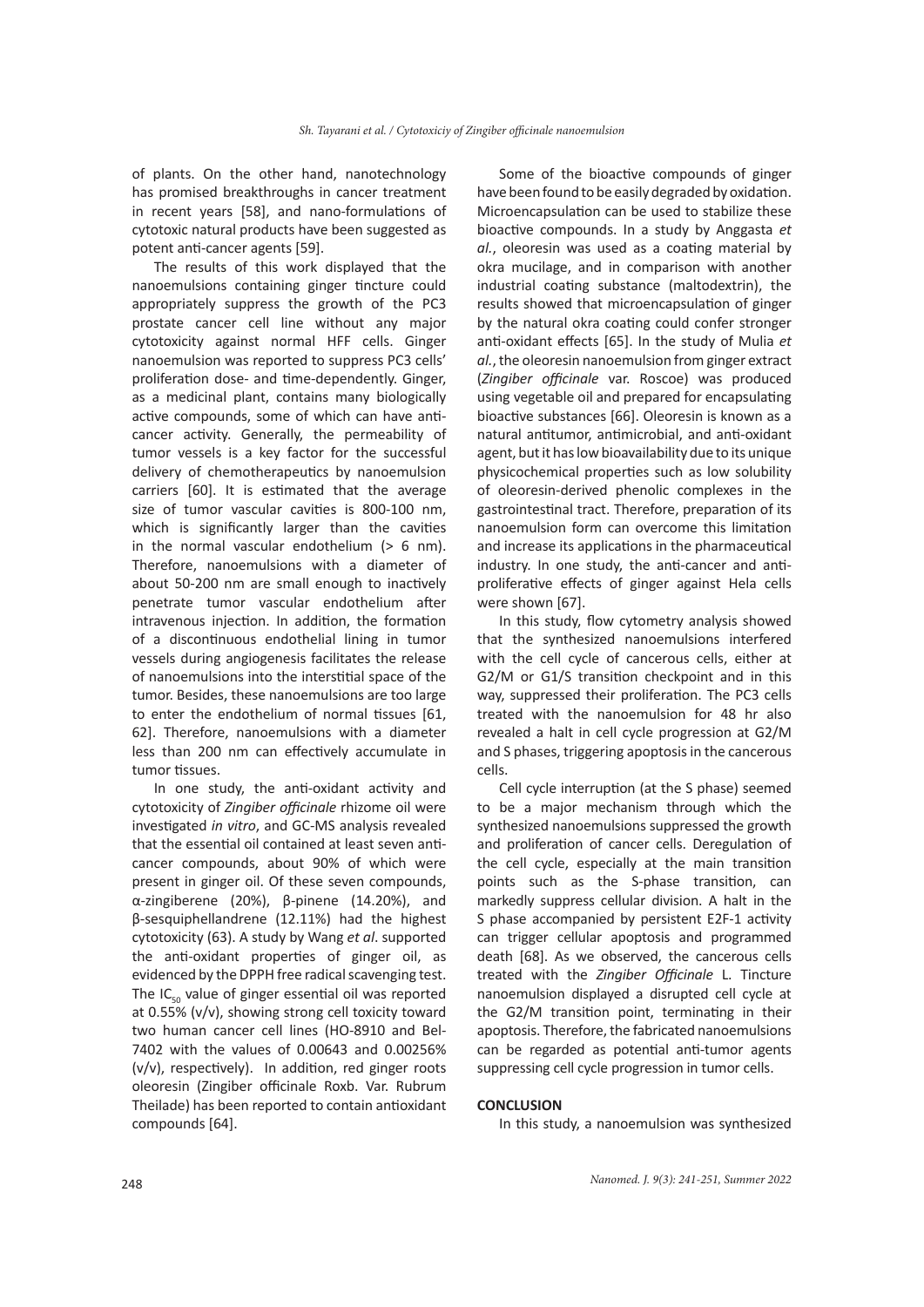using *Zingiber Officinale* L. Tincture. The characteristics of the nanoemulsion were investigated using DLS, zeta potential, and TEM techniques. The average size of the nanoemulsions containing ginger was about 67 nm. The nanoemulsion conferred high stability and efficiency and possessed anti-oxidant and cytotoxic properties, which were more potent against prostate cancer cells than normal cells. The PC3 cells treated with the nanoemulsion for 48 hr revealed a halt in cell cycle progression at G2/M and S phases, triggering apoptosis in the cancerous cells. Based on these findings, cell cycle arrest at G2/M transition can be one of the anti-cancer mechanisms exploited by the nanoemulsion produced. In addition, this nanoemulsion showed an acceptable capacity to eliminate DPPH and ABTS free radicals, indicating its anti-oxidant activity. So, these bioproperties render the nanoemulsion produced via *Zingiber Officinale* L. Tincture as a potential anti-tumor agent that can be applied in nanomedicine to treat cancers.

### **ACKNOWLEDGMENTS**

The authors would like to thank the Mashhad Branch of Islamic Azad University for providing chemicals and laboratory facilities.

### **CONFLICTS OF INTEREST**

The authors have no conflicts of interest to declare.

#### **REFERENCES**

- 1. Yazdi MET, Darroudi M, Amiri MS, Hosseini HA, Nourbakhsh F, Mashreghi M, et al. Anticancer, antimicrobial, and dye degradation activity of biosynthesised silver nanoparticle using Artemisia kopetdaghensis. Micro Nano Lett. 2020;15(14):1046-1050.
- 2. Mohammadzadeh V, Barani M, Amiri MS, Yazdi MET, Hassanisaadi M, Rahdar A, et al. Applications of plantbased nanoparticles in nanomedicine: A review. Sustain Chem Pharm. 2022;25:100606.
- 3. Yazdi T, Ehsan M, Housaindokht MR, Sadeghnia HR, Esmaeilzadeh Bahabadi S, Amiri MS, et al. Assessment of phytochemical components and anti-oxidant activity of Rheum turkestanicum Janisch. Stud Med Sci. 2020;31(2):75-81.
- 4. Zarei M, Karimi E, Oskoueian E, Es-Haghi A, Yazdi MET. Comparative study on the biological effects of sodium citrate-based and apigenin-based synthesized silver nanoparticles. Nutr Cancer 2021;73(8):1511-1519.
- 5. Yazdi MET, Nourbakhsh F, Mashreghi M, Mousavi SH. Ultrasound-based synthesis of ZnO $\cdot$  Ag<sub>2</sub>O<sub>3</sub> nanocomposite: characterization and evaluation of its antimicrobial and anticancer properties. Res Chem Intermed. 2021;47(3):1285-1296.
- 6. Arazmjoo S, Es-haghi A, Mahmoodzadeh H. Evaluation of

anti-cancer and anti-oxidant properties of nanoemulsions synthesized by Nigella Sativa L. tincture. Nanomed J.  $2021:8(1)$ 

- 7. Klaunig JE, Wang Z, Pu X, Zhou S. Oxidative stress and oxidative damage in chemical carcinogenesis. Toxicol Appl Pharmacol. 2011;254(2):86-99.
- 8. Es-haghi A, Javadi F, Yazdi MET, Amiri MS. The Expression of anti-oxidant Genes and Cytotoxicity of Biosynthesized Cerium Oxide Nanoparticles Against Hepatic Carcinoma Cell Line. *Avicenna* J Med Biochem. 2019;7(1):16-20.
- 9. Matés JM, Pérez-Gómez C, De Castro IN. Antioxidant enzymes and human diseases. Clin Biochem. 1999;32(8):595-603.
- 10. Rezaei MR, Es-haghi A, Yaghmaei P, Ghobeh M. Biological fabrication of Ag/Ag2O nanoparticles by Haplophyllum obtusifolium watery extract: characterisation and estimation of its biochemical activities. Micro Nano Lett. 2020; 15(13):898-902.
- 11. Hatami A, Heydarinasab A, Akbarzadehkhiyavi A, Pajoum Shariati F. An Introduction to Nanotechnology and Drug Delivery. Chem Methodol. 2021;5(2):153-165.
- 12. Javad Farhangi M, Es-haghi A, Taghavizadeh Yazdi ME, Rahdar A, Baino F. MOF-Mediated Synthesis of CuO/CeO2 Composite Nanoparticles: Characterization and Estimation of the Cellular Toxicity against Breast Cancer Cell Line (MCF-7). J Funct Biomater. 2021;12(4):53.
- 13. Javadi F, Yazdi MET, Baghani M, Es-haghi A. Biosynthesis, characterization of cerium oxide nanoparticles using Ceratonia siliqua and evaluation of anti-oxidant and cytotoxicity activities. Mater Res Express. 2019;6(6):065408.
- 14. Shamasi Z, Es-haghi A, Taghavizadeh Yazdi ME, Amiri MS, Homayouni-Tabrizi M. Role of Rubia tinctorum in the synthesis of zinc oxide nanoparticles and apoptosis induction in breast cancer cell line. Nanomed J. 2021; 8(1): 65-72.
- 15. Es-haghi A, Taghavizadeh Yazdi ME, Sharifalhoseini M, Baghani M, Yousefi E, Rahdar A, et al. Application of Response Surface Methodology for Optimizing the Therapeutic Activity of ZnO Nanoparticles Biosynthesized from Aspergillus niger. Biomimetics. 2021;6(2):34.
- 16. Mousavi-Kouhi SM, Beyk-Khormizi A, Amiri MS, Mashreghi M, Yazdi ME. Silver-zinc oxide nanocomposite: From synthesis to antimicrobial and anticancer properties. Ceramics International. 2021;47(15):21490-21497.
- 17. Taghavizadeh Yazdi M, Darroudi, M, Amiri, MS, Zarrinfar, H, Hosseinie HA, Mashreghi M, Mozafarri H, Ghorbani A, Mousavi SH. Antimycobacterial, anticancer, anti-oxidant, and photocatalytic activity of biosynthesized silver nanoparticles using Berberis integerrima Iranian. Iran J Sci Technol Trans A 2021;46(1):1-11.
- 18. Ashna M, Es-Haghi A, Karimi Noghondar M, Al Amara D, Yazdi ME. Greener synthesis of cerium oxide nanoemulsion using pollen grains of Brassica napus and evaluation of its antitumour and cytotoxicity properties. Materials Technology. 2020;31:1-8.
- 19. Shakerimanesh K, Bayat F, Shahrokhi A, Baradaran A, Yousefi E, Mashreghi M, et al. Biomimetic synthesis and characterisation of homogenouse gold nanoparticles and estimation of its cytotoxity against breast cancer cell line. Mater Techno. 2022:1-8.
- 20. Ashna M, Es-Haghi A, Karimi Noghondar M, Al Amara D, Yazdi MET. Greener synthesis of cerium oxide nanoemulsion using pollen grains of Brassica napus and evaluation of its antitumour and cytotoxicity properties. Mater Technol. 2020:1-8.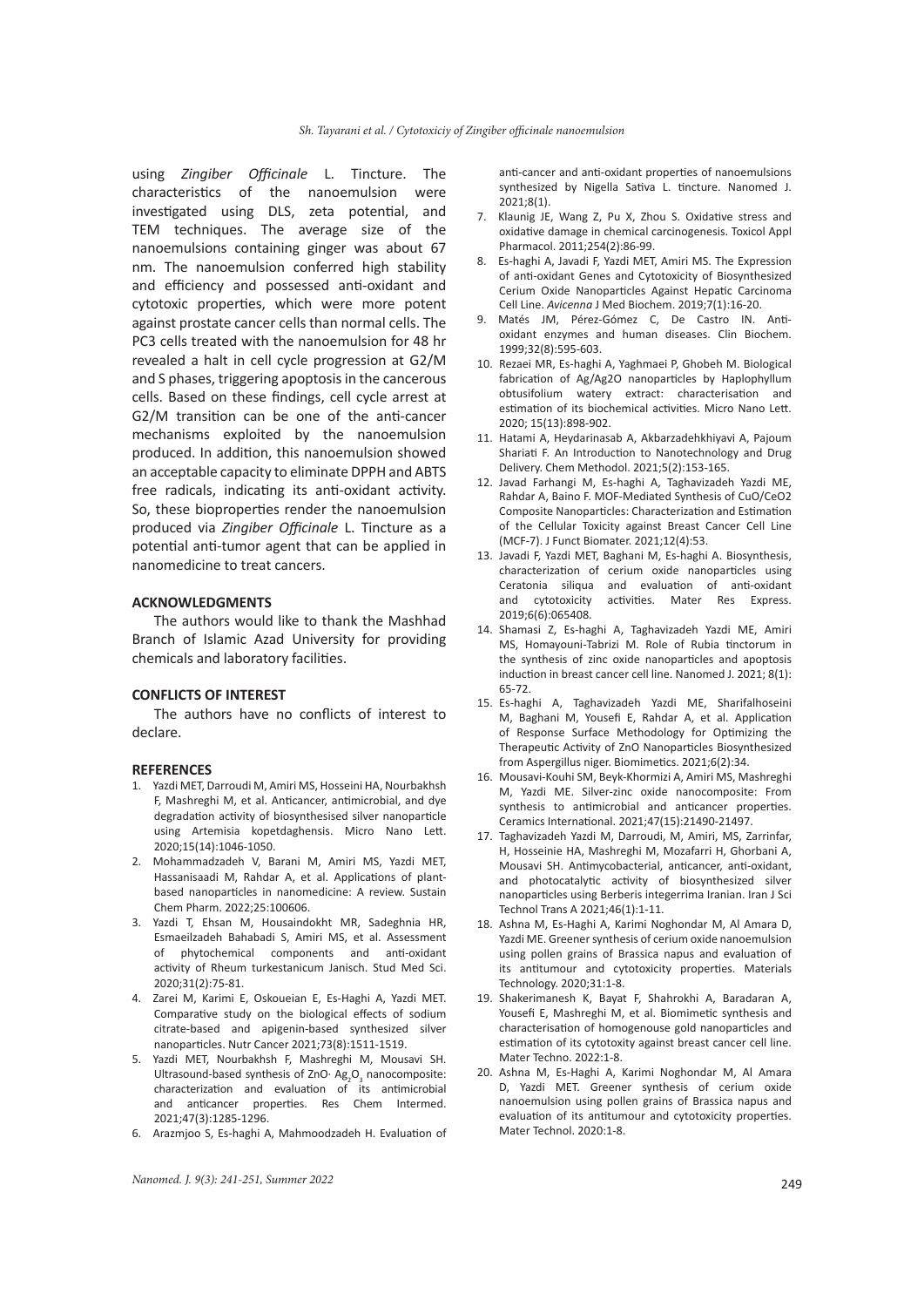- 21. Yukuyama M, Ghisleni D, Pinto T, Bou‐Chacra N. Nanoemulsion: process selection and application in cosmetics–a review. Int J Cosmet Sci. 2016;38[1):13-24.
- 22. Mahmood S. A critical review on pharmaceutical and medicinal importance of ginger. Act Sci Nutr Health. 2019;3:78-82.
- 23. Grzanna R, Lindmark L, Frondoza CG. Ginger—an herbal medicinal product with broad anti-inflammatory actions. J Med Food. 2005;8(2):125-132.
- 24. Amiri MS, Joharchi MR, TaghavizadehYazdi ME. Ethnomedicinal plants used to cure jaundice by traditional healers of Mashhad, Iran. Iran J Pharm Res. 2014;13[1):157.
- 25. Amiri MS, Yazdi MET, Rahnama M. Medicinal plants and phytotherapy in Iran: Glorious history, current status and future prospects. Plant Sci Today. 8(1):95-111.
- 26. Afzal Μ, Al-Hadidi D, Menon M, Pesek J, Dhami M. Ginger: an ethnomedical, chemical and pharmacological review. Drug Metab Pharmacokinet. 2001;18(3-4):159-190.
- 27. Bhowmik D, Tripathi K, Chandira M, Kumar K. *Zingiber officinale* the herbal and traditional medicine and its therapeutically importance. RJPP. 2010;2(2):102-110.
- 28. Nair KP. Ginger as a Spice and Flavorant. Turmeric (*Curcuma longa* L) and Ginger (*Zingiber officinale* Rosc)-World's Invaluable Medicinal Spices: Springer; 2019. p. 541-54.
- 29. Shukla Y, Singh M. Cancer preventive properties of ginger: a brief review. Food Chem Toxicol 2007;45(5):683-690.
- 30. Abdullah S, Abidin SAZ, Murad NA, Makpol S, Ngah WZW, Yusof YAM. Ginger extract (*Zingiber officinale*) triggers apoptosis and G0/G1 cells arrest in HCT 116 and HT 29 colon cancer cell lines. Afr J Biochem Res. 2010;4(5):134-142.
- 31. Ugwoke CE, Nzekwe U. Phytochemistry and proximate composition of ginger (*Zingiber officinale*). Journal of Pharmaceutical and Allied Sciences. 2010;7(5):1182-1187.
- 32. Gunathilake K, Rupasinghe HV. Recent perspectives on the medicinal potential of ginger. Botanics: Targets and Therapy. 2015;5:55-63.
- 33. Zick SM, Djuric Z, Ruffin MT, Litzinger AJ, Normolle DP, Alrawi S, et al. Pharmacokinetics of 6-gingerol, 8-gingerol, 10-gingerol, and 6-shogaol and conjugate metabolites in healthy human subjects. Cancer Epidemiol. Biomarkers Prev. 2008;17(8):1930-1936.
- 34. Dunn MW, Kazer MW, editors. Prostate cancer overview. Seminars in oncology nursing; 2011: Elsevier.
- 35. Taneja P, Sharma S, Sinha VB, Yadav AK. Advancement of nanoscience in development of conjugated drugs for enhanced disease prevention. Life Sci. 2021;268:118859.
- 36. Ahmad M, Sahabjada JA, Hussain A, Badaruddeen MA, Mishra A. Development of a new rutin nanoemulsion and its application on prostate carcinoma PC3 cell line. Excli Journal. 2017;16:810.
- 37*.* Asgari HT, Es-haghi A, Karimi E. Anti-angiogenic, antibacterial, and anti-oxidant activities of nanoemulsions synthesized by *Cuminum cyminum* L. tinctures. J. Food Meas. Charact. 2021:1-11.
- 38*.* Taghavizadeh Yazdi ME, Hamidi A, Amiri MS, Kazemi Oskuee R, Hosseini HA, Hashemzadeh A, et al. Eco-friendly and plant-based synthesis of silver nanoparticles using Allium giganteum and investigation of its bactericidal, cytotoxicity, and photocatalytic effects. Mater Technol. 2019;34(8):490-497.
- 39. Yazdi MET, Modarres M, Amiri MS, Darroudi M. Phytosynthesis of silver nanoparticles using aerial extract of Salvia leriifolia Benth and evaluation of their antibacterial and photo-catalytic properties. Res Chem Intermed. 2019;45(3):1105-1116.
- 40. Klang V, Matsko NB, Valenta C, Hofer F. Electron microscopy

of nanoemulsions: an essential tool for characterisation and stability assessment. Micron. 2012;43(2-3):85-103.

- 41. Hamidi A, Yazdi MET, Amiri MS, Hosseini HA, Darroudi M. Biological synthesis of silver nanoparticles in Tribulus terrestris L. extract and evaluation of their photocatalyst, antibacterial, and cytotoxicity effects. Res Chem Intermed. 2019;45(5):2915-2925.
- 42. Yazdi MET, Amiri MS, Hosseini HA, Oskuee RK, Mosawee H, Pakravanan K, et al. Plant-based synthesis of silver nanoparticles in Handelia trichophylla and their biological activities. Bull Mater Sci. 2019;42(4):155.
- 43. Tolosa L, Donato MT, Gómez-Lechón MJ. General cytotoxicity assessment by means of the MTT assay. Protocols in *in vitro* hepatocyte research: Springer; 2015. p. 333-348.
- 44. Darzynkiewicz Z, Bedner E, Smolewski P, editors. Flow cytometry in analysis of cell cycle and apoptosis. Seminars in hematology; 2001: Elsevier.
- 44. Yazdi MET, Khara J, Husaindokht MR, Reza H, Sadeghnia SEB, Amiri MS, et al. Biocomponents and anti-oxidant activity of Ribes khorasanicum. IJBSM. 2018;3(3):99-103.
- 45. Ozgen M, Reese RN, Tulio AZ, Scheerens JC, Miller AR. Modified 2, 2-azino-bis-3-ethylbenzothiazoline-6-sulfonic acid (ABTS) method to measure anti-oxidant capacity of selected small fruits and comparison to ferric reducing antioxidant power (FRAP) and 2, 2 '-diphenyl-1-picrylhydrazyl (DPPH) methods. J Agric Food Chem. 2006;54(4):1151-1157.
- 46. Amiri MS, Mohammadzadeh V, Yazdi MET, Barani M, Rahdar A, Kyzas GZ. Plant-Based Gums and Mucilages Applications in Pharmacology and Nanomedicine: A Review. Molecules. 2021;26(6):1770.
- 47. Mobaraki F, Momeni M, Yazdi MET, Meshkat Z, Toosi MS, Hosseini SM. Plant-derived synthesis and characterization of gold nanoparticles: Investigation of its anti-oxidant and anticancer activity against human testicular embryonic carcinoma stem cells. Process Biochem 2021.
- 48. Hashemzadeh MR, Yazdi MET, Amiri MS, Mousavi SH. Stem Cell Therapy in the Heart: Biomaterials as A Key Route. Tissue Cell. 2021:101504.
- *49.* Modarres M, Yazdi MET. Elicitation Improves Phenolic Acid Content and anti-oxidant Enzymes Activity in Salvia leriifolia Cell Cultures. Iran J Sci Technol Trans A Sci. 2021:1-7.
- 50*.* Darroudi M, Yazdi MET, Amiri MS. Plant-Mediated Biosynthesis of Nanoparticles. 21st Century Nanoscience–A Handbook: CRC Press; 2020. p. 1-18.
- 51. Farsi M, Taghavizadeh YM, Qasemiomran V. Micropropagation of Anthurium andreanum cv. Terra. Afr J Biotechnol. 2012;11(68):13162-13166.
- 52. Modarres M, Bahabadi SE, Yazdi MET. Enhanced production of phenolic acids in cell suspension culture of Salvia leriifolia Benth. using growth regulators and sucrose. Cytotechnology. 2018:1-10.
- 53. Yazdi MET, Amiri MS, Akbari S, Sharifalhoseini M, Nourbakhsh F, Mashreghi M, et al. Green Synthesis of Silver Nanoparticles Using Helichrysum graveolens for Biomedical Applications and Wastewater Treatment. Bionanoscience. 2020:1-7.
- 54*.* Eddouks M, Chattopadhyay D, De Feo V, Cho WC. Medicinal plants in the prevention and treatment of chronic diseases. Hindawi; 2012.
- 55*.* Yazdi MET, Khara J, Sadeghnia HR, Bahabadi SE, Darroudi M. Biosynthesis, characterization, and antibacterial activity of silver nanoparticles using Rheum turkestanicum shoots extract. Res Chem Intermed. 2018;44(2):1325-34.
- 56. Petrovska BB. Historical review of medicinal plants' usage.